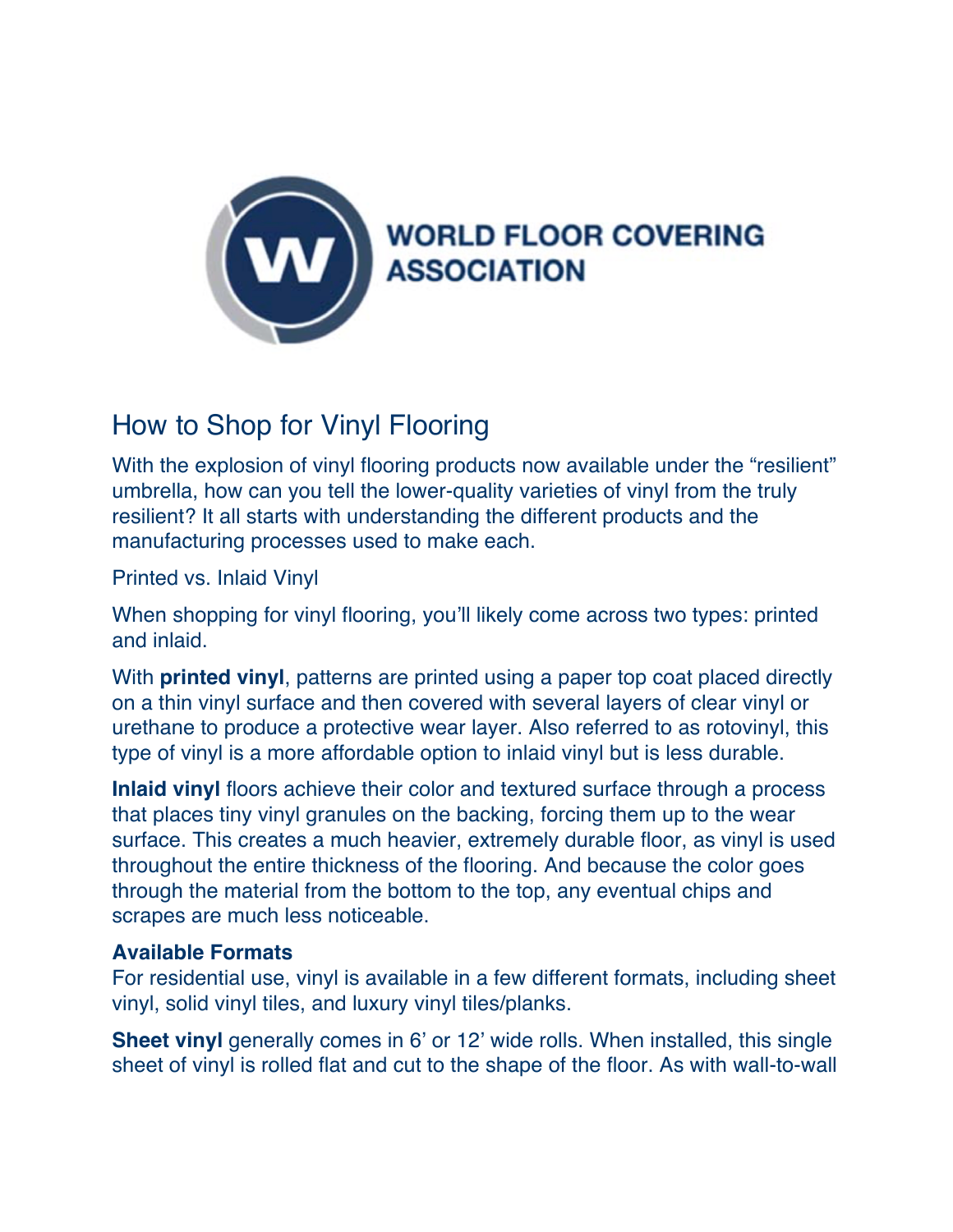carpet, if the floor is too large for one sheet, additional sheets are added, which creates seams where the sheets meet.

In terms of installation, there are three types of sheet vinyl: felt-backed, vinylbacked, and modified loose-lay. The most common, felt-backed, has an added layer of felt for comfort and strength and is installed using an adhesive. Vinyl-backed, the least common, is glued only at the edges. Modified looselay flooring, which includes a fiberglass backing for increased strength, is typically installed using double-sided tape.

**Solid vinyl tile (SVT)**, is a pliable tile typically available in individual 12" by 12" inch squares or in strips of three. SVT most often includes a photographic print coating that lies between the backing and a clear layer of vinyl. These tiles often include an adhesive backing and require a smooth installation surface. While tiles can be installed over old flooring that is clean and in good condition, they should not be installed directly over old tiles. For these installations, the addition of a subfloor is recommended. Vinyl tiles without adhesive require spreading an adhesive over the existing floor or subfloor before setting the tiles. Since tiles have more edges, this may cause them to become loose sooner than with sheet vinyl.

**Luxury vinyl tile (LVT)** is the ultimate in high-end vinyl flooring, offering a more affordable option to costly flooring materials such as natural stone and wood. Using advanced 3D imaging technology, a photograph of the natural material is transferred directly to the tile. Each tile is then uniquely embossed to match the appropriate texture. The final product, which is approximately 1/8 inch thick, is made of several layers, including a protective wear layer (mil layer) and often a urethane layer for added durability. Also available in planks, these floors do a great job of realistically capturing the textures and rich grains of the natural materials they replicate. Most tiles include beveled edges and come in a variety of shapes and sizes. Wood planks can be three to four feet long, and tiles are available in very large squares that can be laid with or without grout. This realism and durability comes with a higher price tag than that of traditional solid vinyl tiles.

#### **The All-Important Wear Layer**

The wear layer and its thickness are important indicators of how well a vinyl floor will stand up to daily use. There are basically three types of wear surfaces to consider:

**Vinyl no-wax** is a clear vinyl top coating. The least durable of the three surfaces, no-wax vinyl requires periodic polishing to retain its luster.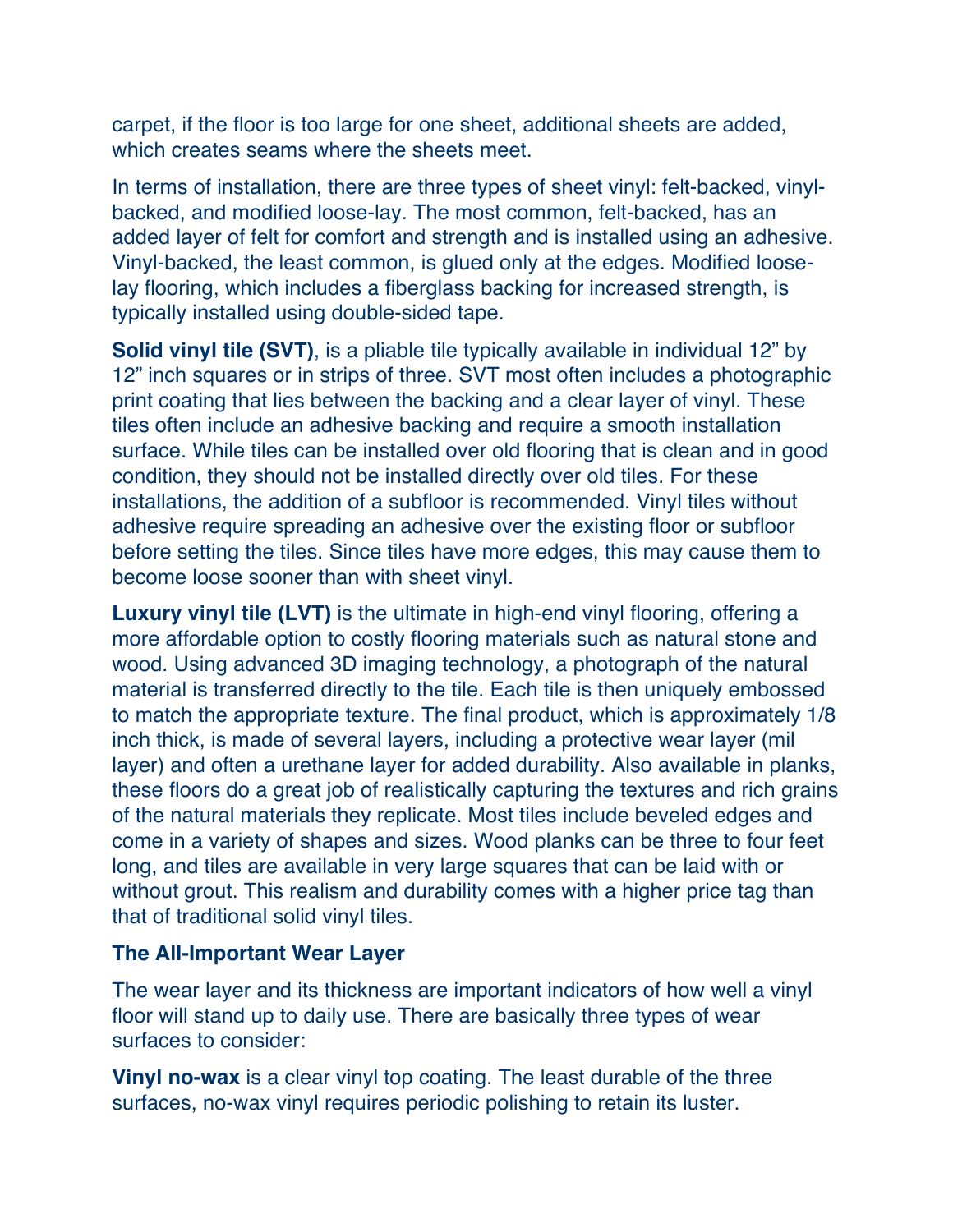A **urethane-coated finish** provides greater durability and resistance to stains and daily wear without the need for polishing.

**Enhanced coatings** used along with urethane finishes provide the greatest level of protection. Floors with an additional aluminum oxide coating, for example, provide outstanding resistance to scratching and are far more durable than flooring with a urethane layer alone.

### **Your Resilient Vinyl Choice**

Resilient vinyl flooring includes a wide range of flooring options, with some of the more expensive products offering greater realism and enhanced performance. As with any flooring choice, when evaluating vinyl flooring options, it's always best to factor in your lifestyle. Considering your unique needs will help you make a selection that best matches performance and design.

With the explosion of vinyl flooring products now available under the "resilient" umbrella, how can you tell the lower-quality varieties of vinyl from the truly resilient? It all starts with understanding the different products and the manufacturing processes used to make each.

Printed vs. Inlaid Vinyl

When shopping for vinyl flooring, you'll likely come across two types: printed and inlaid.

With **printed vinyl**, patterns are printed using a paper top coat placed directly on a thin vinyl surface and then covered with several layers of clear vinyl or urethane to produce a protective wear layer. Also referred to as rotovinyl, this type of vinyl is a more affordable option to inlaid vinyl but is less durable.

**Inlaid vinyl** floors achieve their color and textured surface through a process that places tiny vinyl granules on the backing, forcing them up to the wear surface. This creates a much heavier, extremely durable floor, as vinyl is used throughout the entire thickness of the flooring. And because the color goes through the material from the bottom to the top, any eventual chips and scrapes are much less noticeable.

#### **Available Formats**

For residential use, vinyl is available in a few different formats, including sheet vinyl, solid vinyl tiles, and luxury vinyl tiles/planks.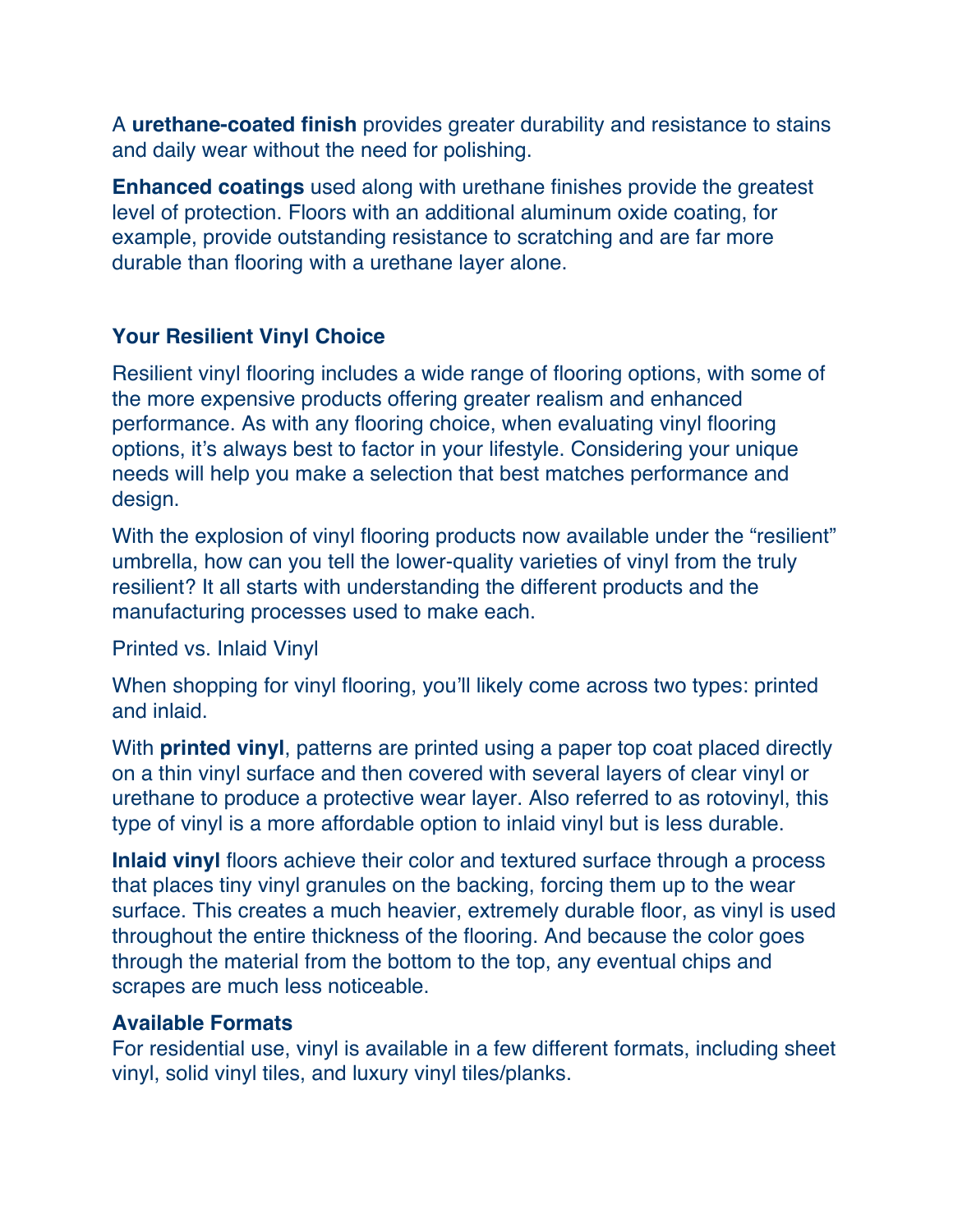**Sheet vinyl** generally comes in 6' or 12' wide rolls. When installed, this single sheet of vinyl is rolled flat and cut to the shape of the floor. As with wall-to-wall carpet, if the floor is too large for one sheet, additional sheets are added, which creates seams where the sheets meet.

In terms of installation, there are three types of sheet vinyl: felt-backed, vinylbacked, and modified loose-lay. The most common, felt-backed, has an added layer of felt for comfort and strength and is installed using an adhesive. Vinyl-backed, the least common, is glued only at the edges. Modified looselay flooring, which includes a fiberglass backing for increased strength, is typically installed using double-sided tape.

**Solid vinyl tile (SVT)**, is a pliable tile typically available in individual 12" by 12" inch squares or in strips of three. SVT most often includes a photographic print coating that lies between the backing and a clear layer of vinyl. These tiles often include an adhesive backing and require a smooth installation surface. While tiles can be installed over old flooring that is clean and in good condition, they should not be installed directly over old tiles. For these installations, the addition of a subfloor is recommended. Vinyl tiles without adhesive require spreading an adhesive over the existing floor or subfloor before setting the tiles. Since tiles have more edges, this may cause them to become loose sooner than with sheet vinyl.

**Luxury vinyl tile (LVT)** is the ultimate in high-end vinyl flooring, offering a more affordable option to costly flooring materials such as natural stone and wood. Using advanced 3D imaging technology, a photograph of the natural material is transferred directly to the tile. Each tile is then uniquely embossed to match the appropriate texture. The final product, which is approximately 1/8 inch thick, is made of several layers, including a protective wear layer (mil layer) and often a urethane layer for added durability. Also available in planks, these floors do a great job of realistically capturing the textures and rich grains of the natural materials they replicate. Most tiles include beveled edges and come in a variety of shapes and sizes. Wood planks can be three to four feet long, and tiles are available in very large squares that can be laid with or without grout. This realism and durability comes with a higher price tag than that of traditional solid vinyl tiles.

#### **The All-Important Wear Layer**

The wear layer and its thickness are important indicators of how well a vinyl floor will stand up to daily use. There are basically three types of wear surfaces to consider: